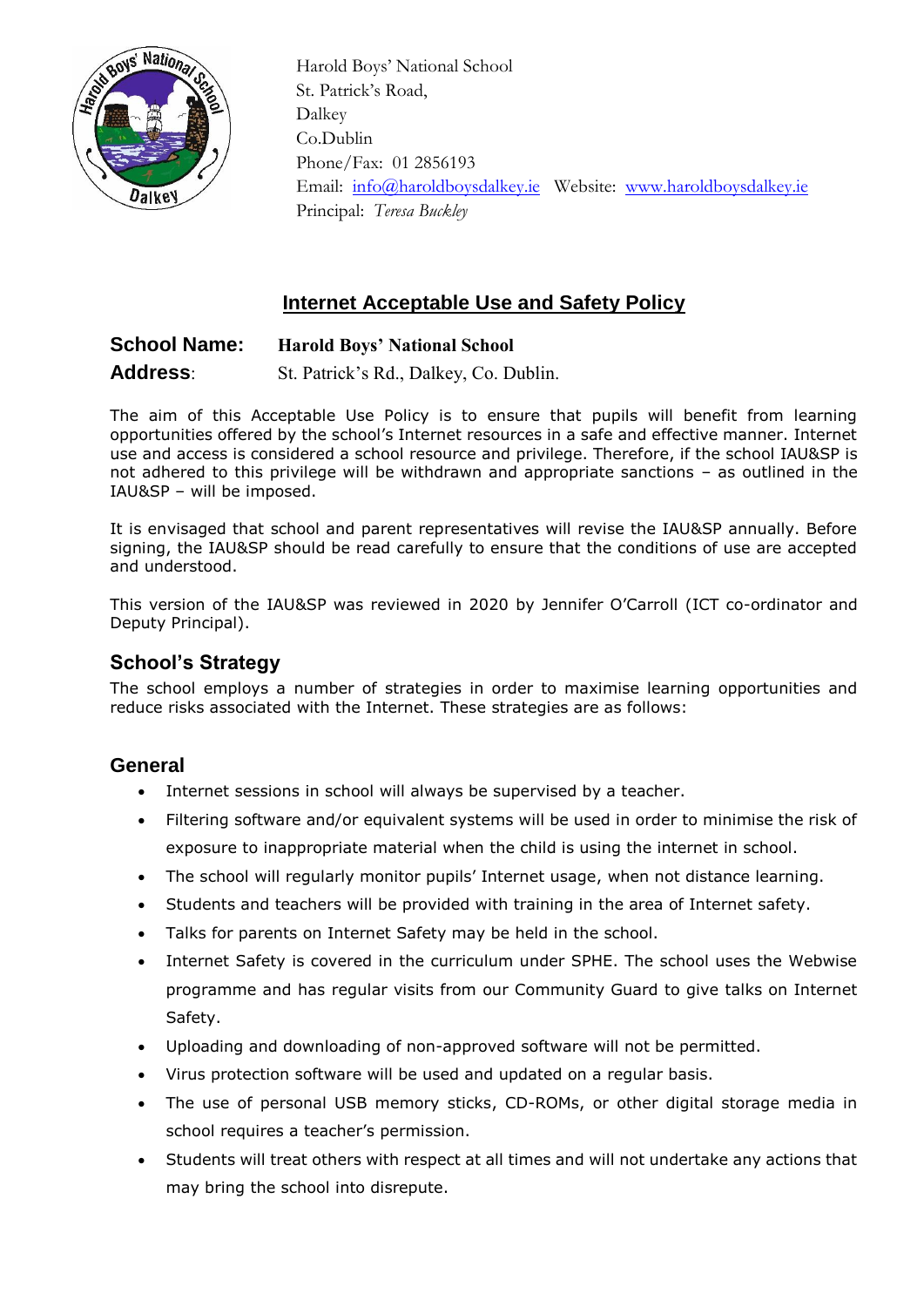## **World Wide Web**

- Students will not intentionally visit Internet sites that contain obscene, illegal, hateful or otherwise objectionable materials.
- Students will report accidental accessing of inappropriate materials in accordance with school procedures.
- Students will use the Internet for educational purposes only.
- Students will not copy information into assignments and fail to acknowledge the source (plagiarism and copyright infringement).
- Students will never disclose or publicise personal information.
- Downloading materials or images not relevant to their studies, is in direct breach of the school's acceptable use policy.
- Students will be aware that any usage, including distributing or receiving information, school-related or personal, may be monitored for unusual activity, security and/or network management reasons.

#### **Email**

- Students will use approved class email accounts under supervision by or permission from a teacher.
- Students will not send or receive any material that is illegal, obscene, defamatory or that is intended to annoy or intimidate another person.
- Students will not reveal their own or other people's personal details, such as addresses or telephone numbers or pictures.
- Students will never arrange a face-to-face meeting with someone they only know through emails or the internet.
- Students will note that sending and receiving email attachments is subject to permission from their teacher.

Internet Chat:

- Students will only have access to chat rooms, discussion forums, messaging or other electronic communication forums that have been approved by the school.
- Chat rooms, discussion forums and other electronic communication forums will only be used for educational purposes and will always be supervised when in school.
- Usernames will be used to avoid disclosure of identity.
- Face-to-face meetings with someone organised via Internet chat will be forbidden.

### **School Website**

- Pupils will be given the opportunity to publish projects, artwork or school work on the World Wide Web in accordance with clear policies and approval processes regarding the content that can be loaded to the school's website
- The website will be regularly checked to ensure that there is no content that compromises the safety of pupils or staff.
- The publication of student work will be co-ordinated by the class teachers.
- Pupils' work will appear in an educational context on Web pages with a copyright notice prohibiting the copying of such work without express written permission.
- The school will endeavour to use digital photographs, audio or video clips focusing on group activities. Content focusing on individual students will not be published on the school website without the parental permission. Video clips may be password protected.
- Personal pupil information including home address and contact details will be omitted from school web pages.
- The school website will avoid publishing the first name and last name of individuals in a photograph.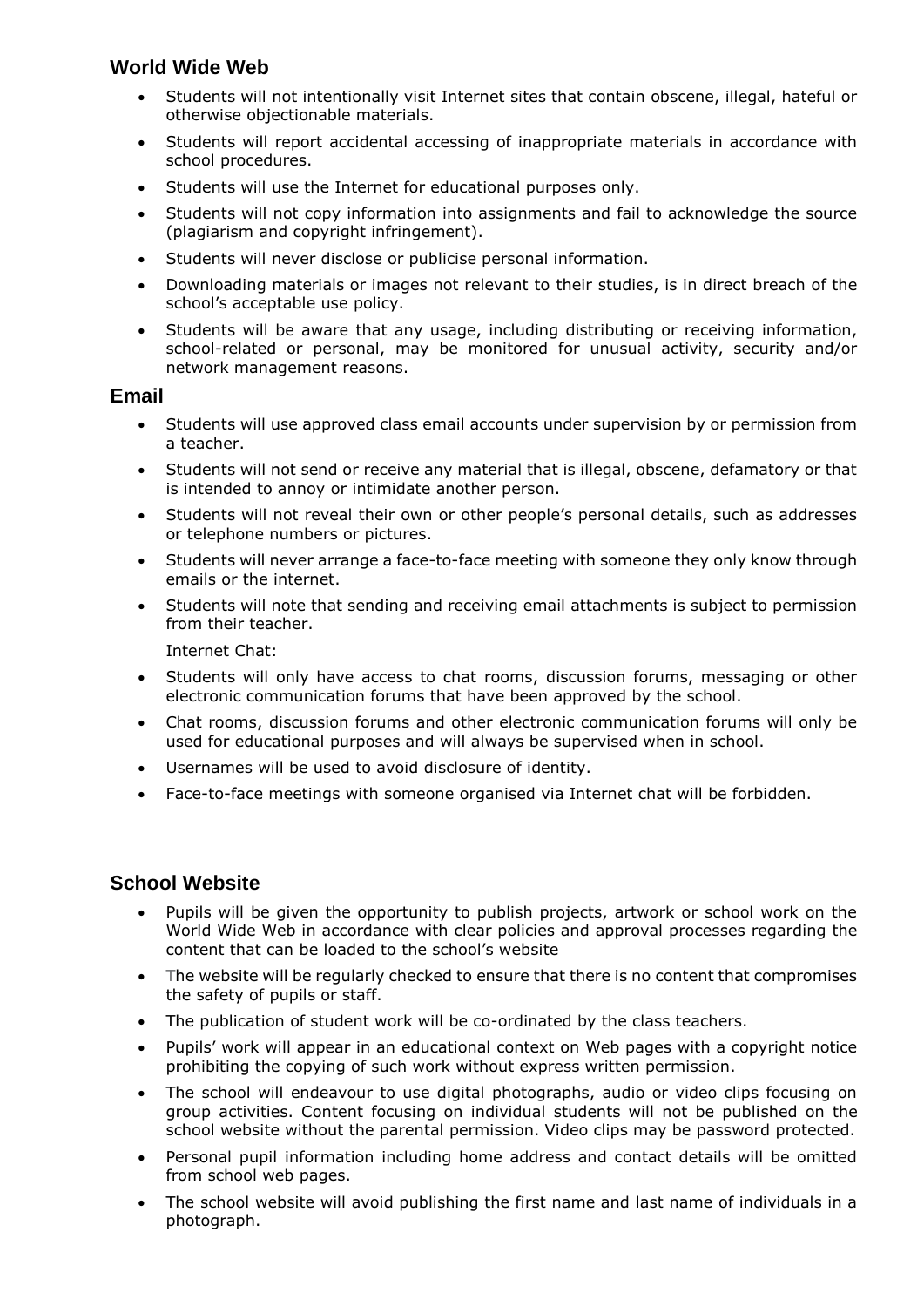- The school will ensure that the image files are appropriately named will not use pupils' names in image file names or ALT tags if published on the web.
- Pupils will continue to own the copyright on any work published.

## **DPSM Section on the school Website**

- As part of our annual application to the Discover Primary Science and Maths award, we have a STEM section on our school website [www.haroldboysdalkey.ie](http://www.haroldboysdalkey.ie/)
- This STEM section has drop down pages for each class, where the class teacher will upload Science experiments, Maths activities and any Science talks etc completed during the year.
- Pupils from Sixth class will also be involved in collating this material for the STEM section of the school website.
- J. O'Carroll and G. Mc Carthy will supervise this STEM section on the school website.

### **Online Learning Policy**

- Pupils, on occasion, will engage in online learning with their teacher and /or SEN teacher through Zoom video conferencing calls and through online platforms.
- Teachers will upload assignments and allocate homework in addition to websites and links to online videos etc through these programmes. The children will then complete these tasks and upload their work to their class teacher directly.
- These online platforms will be Seesaw for second and third classes and Edmodo for fourth, fifth and sixth classes. The children will be given training on how to access these platforms either remotely, or during inschool computer classes.
- Every child will be given their own username and password which they do not share and are private to them.
- The class teacher, computer teacher and SEN teachers will have access to these online platforms and will monitor them regularly.
- All pupils should follow our Code of Behaviour and observe online etiquette at all times when online.
- Online Zoom video conferencing calls will be used for online learning when necessary, appropriate security measures will be used by staff at all times. This could take the form of live video calls or recorded demonstrations.
- A parent or guardian should be present for a one to one Zoom online class.
- The invitation to attend these Zoom online classes will be posted on the class platform, Seesaw or Edmodo. The children can then access the class directly. There is no need for them to have an individual Zoom account.
- Children should find a suitable, quiet place for these calls, they should have their device charged and engage in a respectful and responsible way, following our Code of Behaviour at all times. There must be no photography of teachers or other pupils when online.
- Each child should have an appropriate background and should use their own name, not a nickname when attending Zoom online classes.
- All assignments and homework set online must be completed by the designated time and date.

### **Personal Devices**

Pupils using their own technology in school, such as leaving a mobile phone turned on or using it in class, sending nuisance text messages, or the unauthorized taking of images with a mobile phone camera, still or moving is in direct breach of the school's Internet Acceptable Use and Safety Policy. See Mobile Phone Policy.